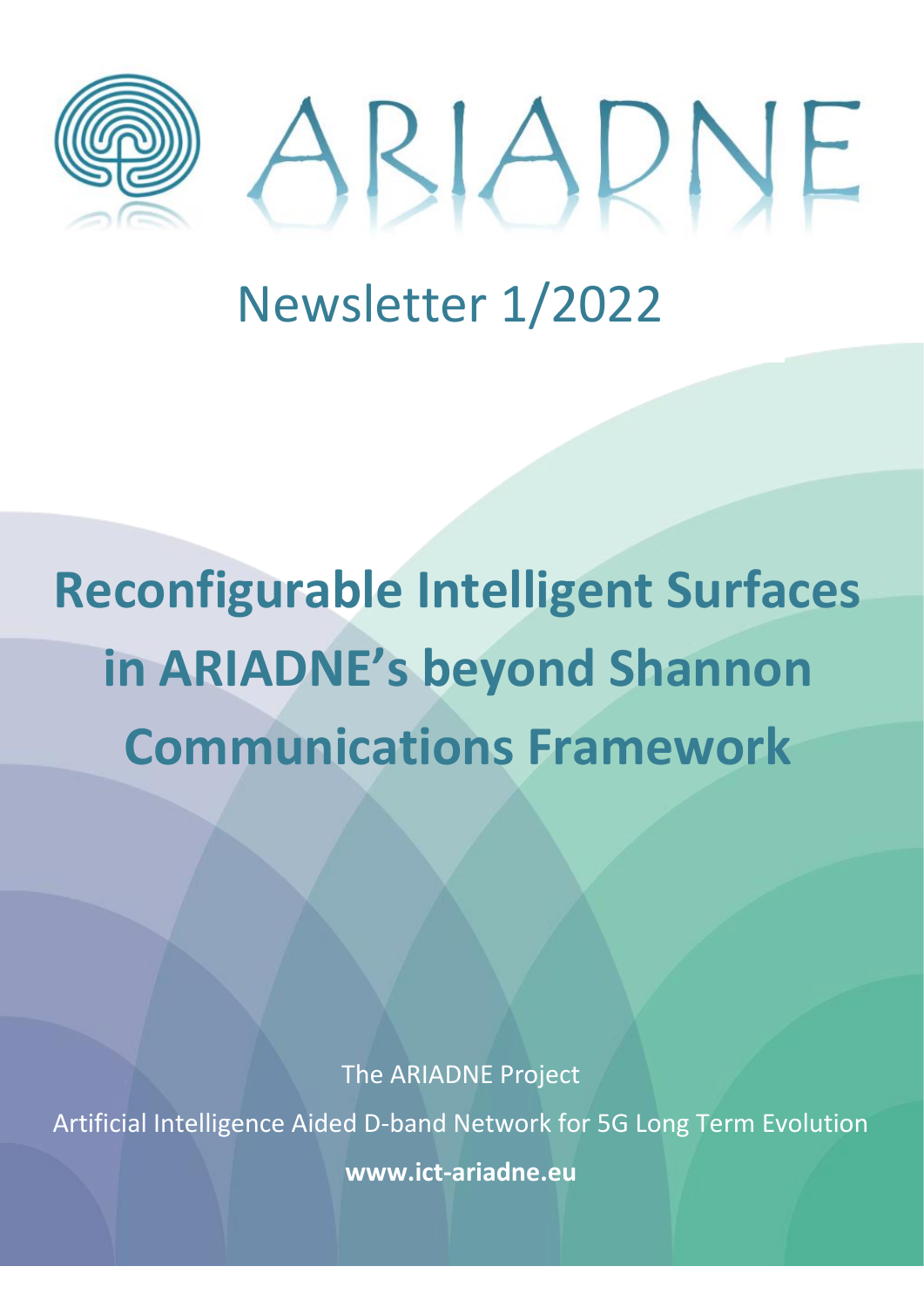## **Editorial**

## **Reconfigurable Intelligent Surfaces in ARIADNE's beyond Shannon Communications Framework**

In April 2022, the ARIADNE project completed its theoretical work on analysis of application of Reconfigurable Intelligent Surfaces (RIS) in future telecommunications networks within the ARIADNE's beyond Shannon Communications Framework. Currently, the achieved results are being explored within the project activities focusing on investigation of RIS aided networks supported by AI techniques and implementation of corresponding demonstrators.

*Halid Hrasnica, Eurescom*

## **The ARIADNE Concept and beyond Shannon Framework**

The ARIADNE project exploits frequencies between 110-170GHz for access and backhaul links, taking advantage of breakthrough novel technology concepts, namely, the development of broadband and spectrally highly efficient RF-frontends in the D-band, the employment of Reconfigurable Intelligent meta-Surfaces (RIS) to cope with obstructed connectivity scenarios and the design of ML-based access protocols, resource and network management techniques for beyond 5G networking era. In this context, the ARIADNE project is working to transform the conventional networking system concept of a universal resources manager into a fully adaptive connectivity provider, in accordance with transmission channel and environmental characteristics, dynamic user and application requirements, and the users' mobility patterns.

To ensure this transformation, the ARIADNE project considers using RIS-aided systems to ensure wireless communication in so-called NLOS (Non in Line Of Sight) scenarios. In these scenarios, two devices cannot communicate directly, because an obstacle, e.g., a tree or building, is preventing the connection. In such a case the connection can be ensured by redirecting the transmission signal via one or multiple RIS placed in a certain area.

However, the RIS-aided communications require a joint optimization of the entire considered wireless communications environment, which includes not only modeling and optimization of input signals, as in the classical network characterization approach, but the entire changing and adaptive communications environment is considered as a variable. The main challenges for establishing the novel communications framework – beyond Shannon – are to ensure appropriate and accurate channel characterization and modelling, explore wave/beamforming system capabilities, estimate blockage in the system, and more. This requires new approaches for system optimization and evaluation involving Artificial Intelligence and Machine Learning techniques to ensure programmable system design.

2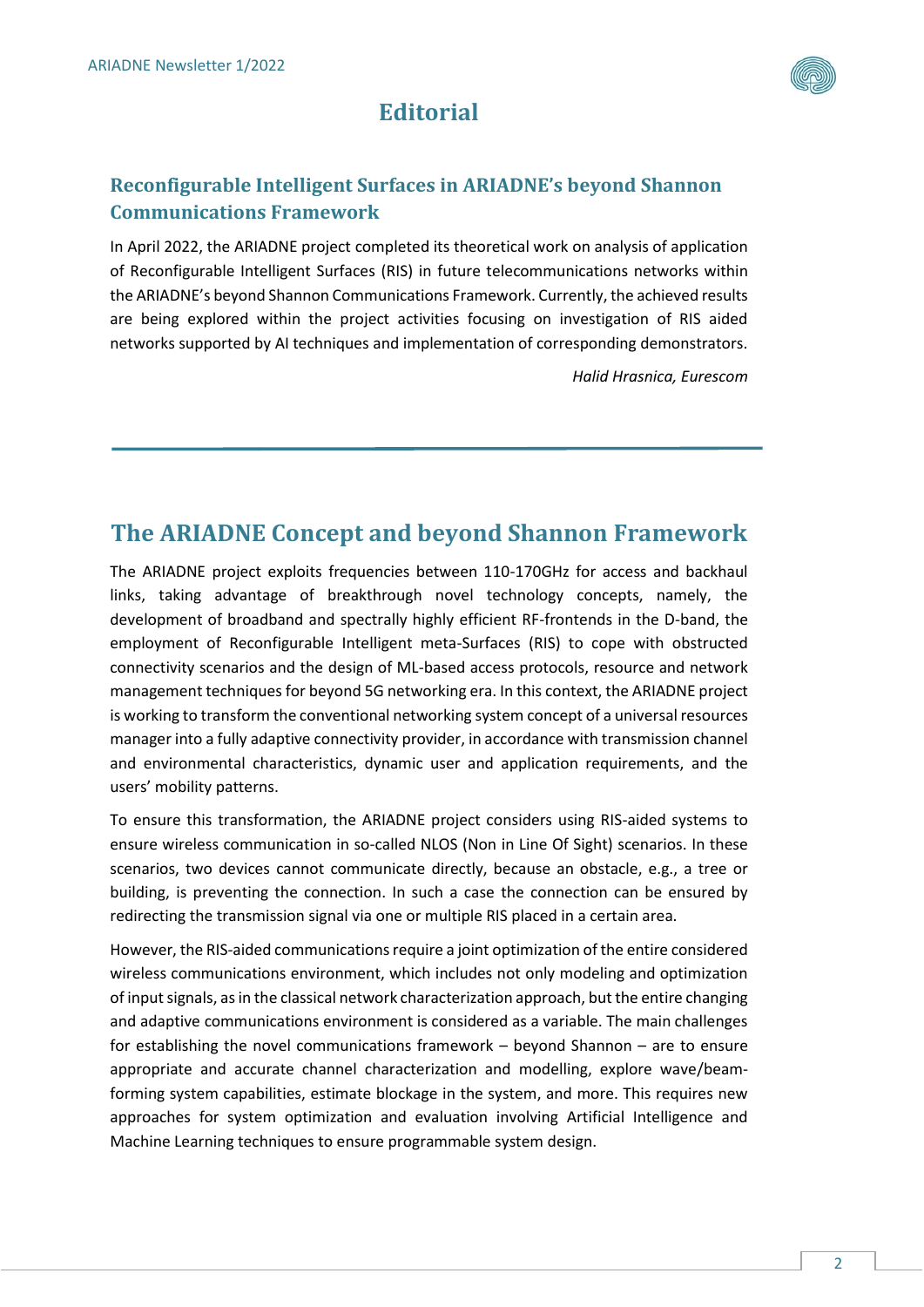## **ARIADNE's approach and findings**

The ARIADNE project considers passive RIS structures with possibly adjustable elements. The investigations have confirmed that with adequately sized RIS elements, it is possible to outperform relay-aided systems in terms of data rates and energy efficiency. The initial theoretical analysis showed that a significant capacity gain can be achieved by introducing a novel signaling approach. It is based on joint information encoding for transmitted and RISreflected signals, including their joint optimization. However, more accurate channel estimation is needed to ensure the capacity gain.

A first system coverage evaluation was carried out to extract an end-to-end pathgain formula, assuming a full knowledge of the system parameters at Access Points (AP) and RIS, to find out the optimal phase shift of each of the Reflection Units (RU) at RIS, estimate minimum AP transmission power ensuring full coverage, including elaboration on losses caused by molecular absorption in the system environment.



Furthermore, the optimal RIS placement with respect to the position of the transmitter and receiver has been investigated. To answer this, we firstly computed the end-to-end received power and SNR under an RIS of arbitrary size. Subsequently, we provided closed-form approximate expressions for the cases of the RIS being either much smaller or larger than the transmit beam footprint at the RIS plane. Finally, based on the resulting SNR expressions, we analytically derived the optimal horizontal RIS placement that maximizes the end-to-end SNR. The analytical outcomes, which have been validated by Monte-Carlo simulations in various scenarios, reveal that: i) when the transmission beam footprint at the RIS plane is much larger than the RIS size, the optimal RIS placement is either close to the TX, RX, or the middle of the TX-RX horizontal distance, depending on the system parameters; ii) when the footprint is equal to or smaller than the RIS size, the optimal RIS placement is close to the RX. Such outcomes can be readily used by the system designer to properly deploy RISs in a way that the system performance is maximized.

In addition, a line of works has started targeting the possibility of supplying the energy consumption needs of the RIS through wireless energy harvesting from information signals. Towards this, we first identified the main RIS power-consuming components and then proposed an energy harvesting and power consumption model. Furthermore, we formulated and solved the problem of the optimal RIS placement together with the amplitude and phase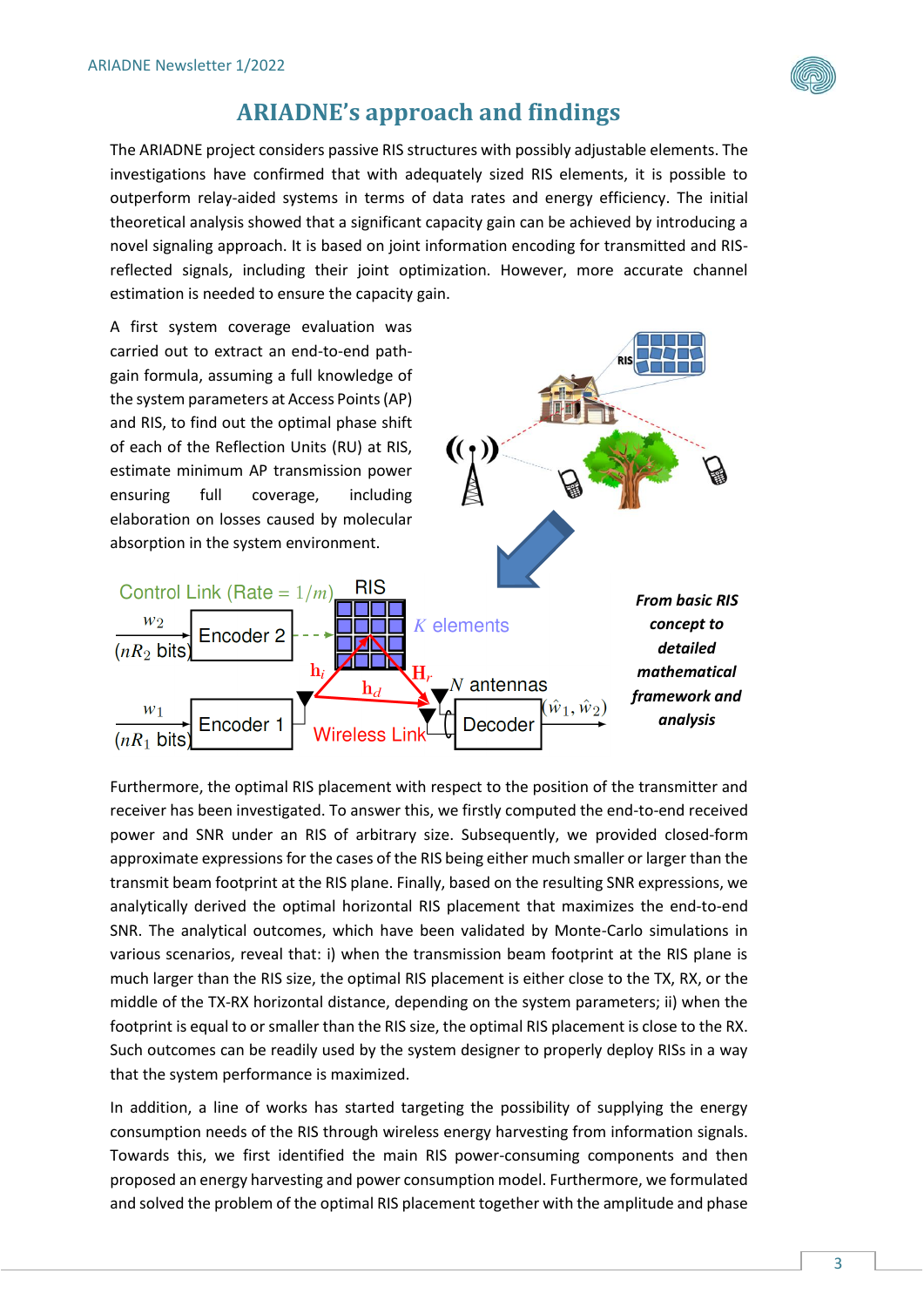response adjustment of its elements in order to maximize the signal-to-noise ratio (SNR) while harvesting sufficient energy for its operation. Finally, numerical results validated the autonomous operation potential and reveal the range of power consumption values that enables it. The results from this study can help the system designer identify the design requirements of future ultra-low power components in order to materialize the vision of autonomous RIS operation.

## **Metasurfaces - Implementation and demonstration**

Novel reflecting surfaces – metasurfaces - can be implied for dramatic enhancement of new generations network coverage. Known methods for theoretical characterization and design of such reflectors are based on a so-called conventional phase-gradient reflectors (reflectarrays) approach. However, this approach has a number of limitations, leading to reduced reflection efficiency and overestimations of the channel characteristics. In ARIADNE, we apply a novel method of nonlocal optimization for metasurface reflectors, that allows us to obtain theoretically perfect reflection for the desired functionality. Using this method we develop and investigate reflection from finite-sized reflectors mounted on walls with realistic scenarios of prospective indoor communications.

As a particular example, we have developed an analytical model of far-field scattering from anomalously reflecting metasurfaces of a finite size and discussed the features of reflected fields that cannot be found using existing models. Another analysis was focused on clear physical understanding of scattering from these metasurfaces illuminated from different directions. Our analytical results are supported by full-wave simulations.

As a final goal within this project, our work is targeted on an indoor demonstration of the developed and experimentally realized metasurfaces for the next generations of wireless communications systems, as presented below.



*Schematic representation of a finite-size reflective metasurface mounted over an impenetrable wall. The incident signal, created by a directive antenna, is reflected towards the desired direction*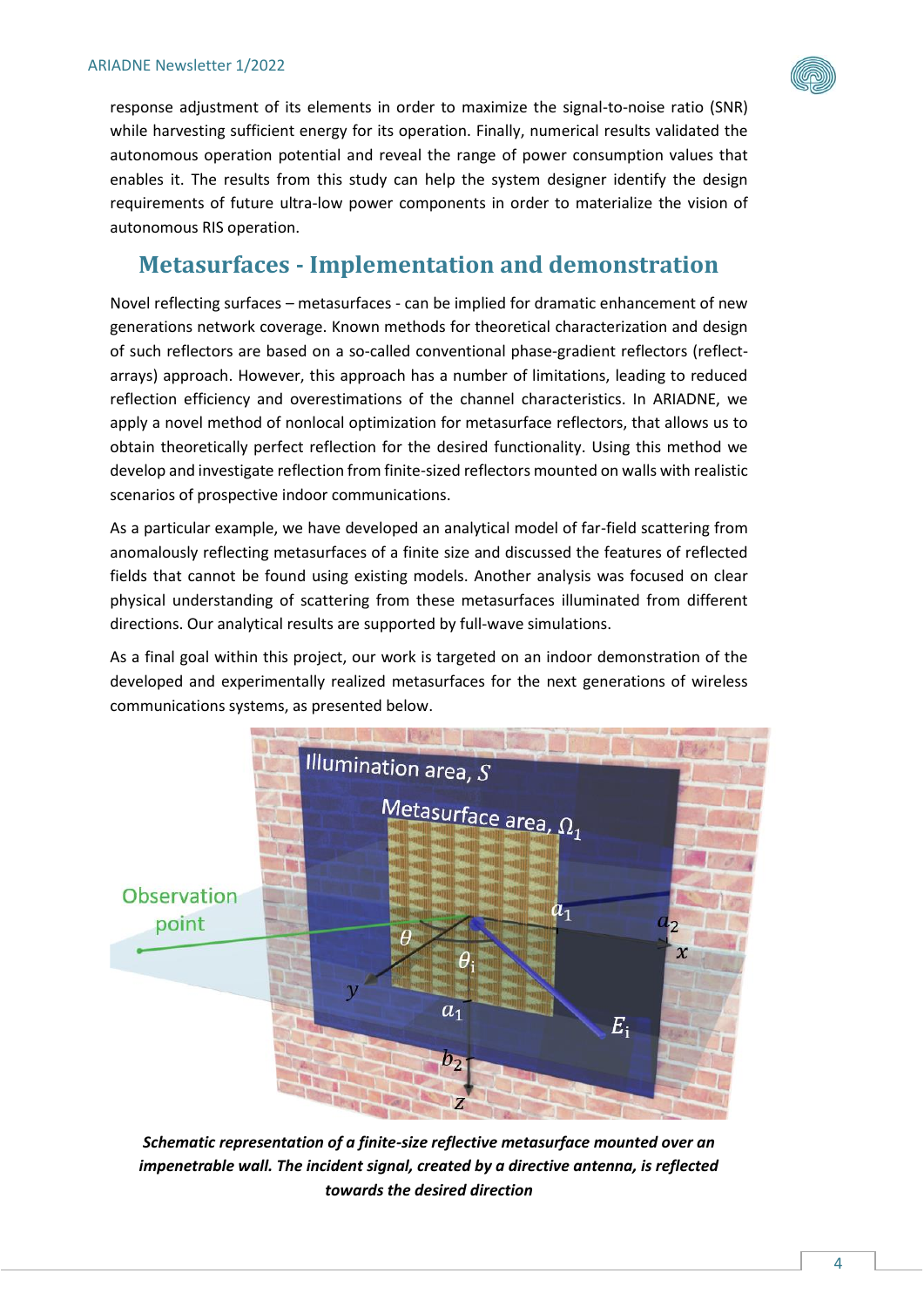## **Related ARIADNE scientific contributions**

## **ARIADNE Guest Editorial**

#### **Special issue of the IEEE Journal on Selected Areas in Communications (IEEE J-SAC) on the topic "Beyond Shannon Communications: A Paradigm Shift to Catalyze 6G.**

The members of the ARIADNE team are guest editors of a special issue of the IEEE Journal on Selected Areas in Communications (IEEE J-SAC) on the topic "Beyond Shannon Communications: A Paradigm Shift to Catalyze 6G", which will be published in the second quarter of 2023. Topics of interest of the journal include but are not limited to the following:

- Reconfigurable Intelligent Surfaces in wireless systems: channel models, fundamental performance, algorithm and protocol design
- Holographic MIMO communication systems: physics-based modeling, signal processing, network optimization and emerging applications
- 3D connectivity and intelligence support wireless systems
- Semantics-native and goal-oriented communication systems: critical components modeling and validation, mathematical frameworks, fundamental trade-offs and limits
- Artificial Intelligence/Machine Learning for wireless systems modeling, analysis, design and optimization
- System architecture and HW design implications for Beyond Shannon 6G paradigms

**Deadline for contributions is on 1 August 2022 – more information is available at ARIADNE project website.**

### **Workshops organized so far**

Until now, the members of the ARIADNE project consortium published a number of papers in recognized journals and magazines as well as at relevant conferences. Furthermore, the project also organized several workshops on RIS related research, as listed in annex of the newsletter.

- Network Management workshop at EUCNC 2021 with other B5G projects of 5G PPP
- IEEE MeditCom, 7-10 September 2021, Athens, Greece ARIADNE Workshop on Reconfigurable Intelligent Surfaces: A Technology Enabler to catalyze 6G
- IEEE International Symposium on Personal, Indoor and Mobile Radio Communications (PIMRC), 13-16 September 2021, Helsinki – workshop with RISE-6G and AIMM projects - Workshop on Reconfigurable Intelligent Surfaces for B5G/6G
- IEEE Global Communications Conference (GLOBECOM 2021), 7-11 December 2021, Madrid - WS-19: Workshop on Reconfigurable Intelligent Surfaces for Future Wireless Communications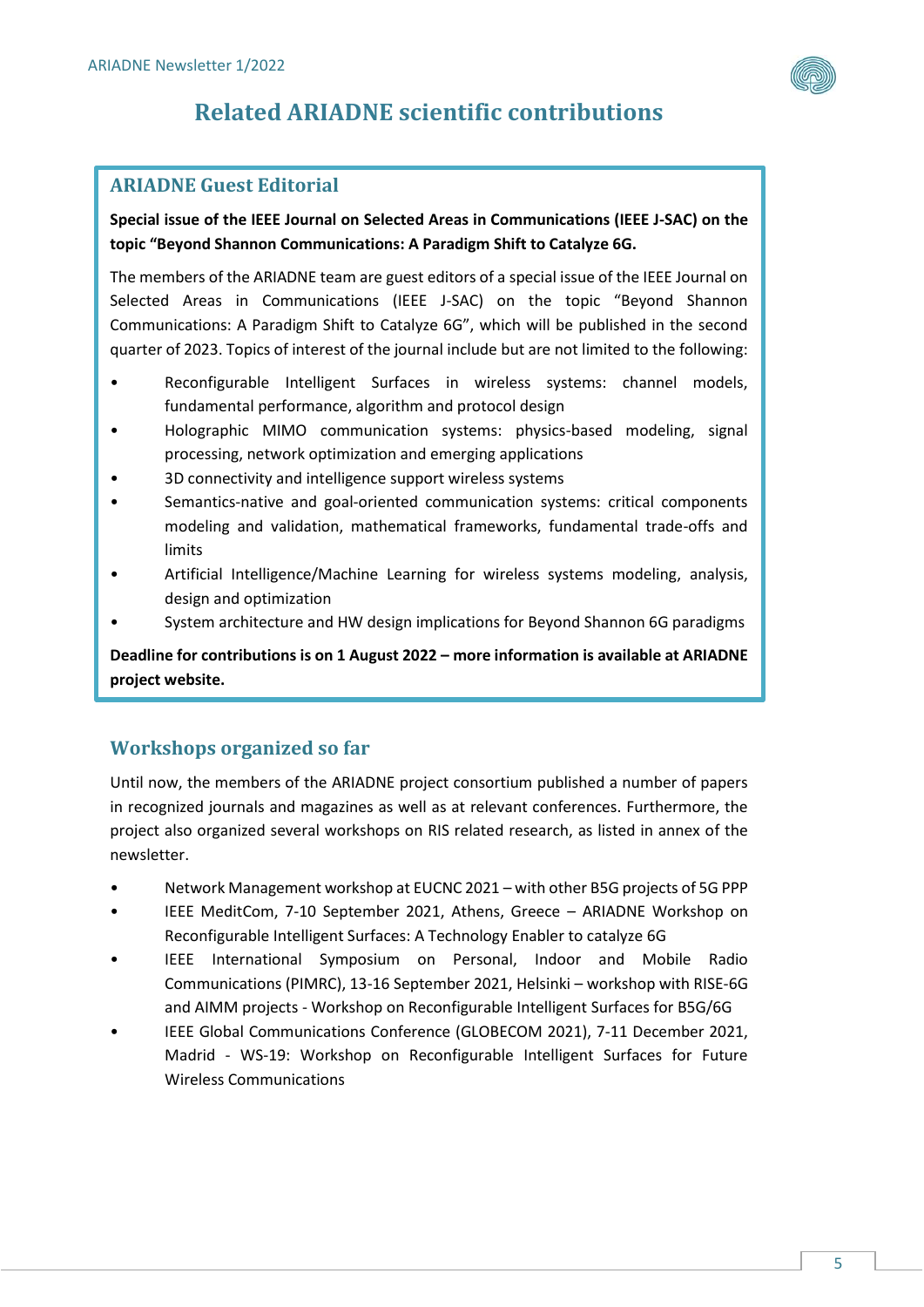

#### **Publications from ARIADNE consortium**

- Yang, Gang & Xu, Xinyue & Liang, Ying-Chang & Di Renzo, Marco. (2021). Reconfigurable Intelligent Surface Assisted Non-Orthogonal Multiple Access. IEEE Transactions on Wireless Communications. PP. 1-1. 10.1109/TWC.2020.3047632.
- Konstantinos Ntontin, Marco Di Renzo, Fotis Lazarakis. On the Rate and Energy Efficiency Comparison of Reconfigurable Intelligent Surfaces with Relays. IEEE International Workshop on Signal Processing Advances in Wireless Communications (SPAWC), May 2020, Atlanta, United States. ⟨10.1109/SPAWC48557.2020.9154308⟩. ⟨hal-03022567⟩
- Jiguang Hey, Markus Leinoneny, Henk Wymeersch, Markku Juntti, Channel Estimation for RIS-Aided mmWave MIMO Channels. Proceedings of SPAWC 2020, 21st IEEE International Workshop on Signal Processing Advances in Wireless Communications
- Zhou, Gui & Pan, Cunhua & Ren, Hong & Wang, Kezhi & Di Renzo, Marco & Nallanathan, Arumugam. (2019). Robust Beamforming Design for Intelligent Reflecting Surface Aided MISO Communication Systems.
- Di Renzo, Marco, et al. "Reconfigurable intelligent surfaces vs. relaying: Differences, similarities, and performance comparison." IEEE Open Journal of the Communications Society 1 (2020): 798-807.
- Papasotiriou, Evangelos N., et al. "Performance evaluation of reconfigurable intelligent surface assisted Dband wireless communication." 2020 IEEE 3rd 5G World Forum (5GWF). IEEE, 2020.
- Boulogeorgos, Alexandros-Apostolos A., and Angeliki Alexiou. "Ergodic capacity analysis of reconfigurable intelligent surface assisted wireless systems." 2020 IEEE 3rd 5G World Forum (5GWF). IEEE, 2020.
- Perovic, Nemanja Stefan & Tran, Le-Nam & Di Renzo, Marco & Flanagan, Mark. (2021). Achievable Rate Optimization for MIMO Systems With Reconfigurable Intelligent Surfaces. IEEE Transactions on Wireless Communications. PP. 1-1. 10.1109/TWC.2021.3054121.
- J. He, H. Wymeersch and M. Juntti, "Leveraging Location Information for RIS-Aided mmWave MIMO Communications," in IEEE Wireless Communications Letters, vol. 10, no. 7, pp. 1380-1384, July 2021, doi: 10.1109/LWC.2021.3067474.
- Ntontin, Konstantinos & Selimis, Dimitrios & Boulogeorgos, Alexandros-Apostolos & Alexandridis, Antonis & Tsolis, Aris & Vlachodimitropoulos, Vasilis & Lazarakis, Fotis. (2020). Optimal Reconfigurable Intelligent Surface Placement in Millimeter-Wave Communications. 10.23919/EuCAP51087.2021.9411076.
- Diaz-Rubio, S. Tcvetkova and S. Tretyakov, Analytical models of reflection and scattering by finite-size anomalously reflecting metasurfaces, 15th European Conference on Antennas and Propagation (EuCAP), pp. 1-3, DOI:10.23919/EuCAP51087.2021.9411336, 2021
- J. He, H. Wymeersch and M. Juntti, "Channel Estimation for RIS-Aided mmWave MIMO Systems via Atomic Norm Minimization," in IEEE Transactions on Wireless Communications, vol. 20, no. 9, pp. 5786-5797, Sept. 2021, doi: 10.1109/TWC.2021.3070064.
- He, Jiguang, et al. "Channel estimation and hybrid architectures for RIS-assisted communications." 2021 Joint European Conference on Networks and Communications & 6G Summit (EuCNC/6G Summit). IEEE, 2021.
- Joonas Kokkoniemi and Markku Juntti, Channel Modeling for Reflective Phased Array Type RISs inmmWave Networks, ACM MobiCom '21: The 27th Annual International Conference on Mobile Computing and Networking
- Boulogeorgos, Alexandros-Apostolos & Alexiou, Angeliki. (2020). Performance Analysis of Reconfigurable Intelligent Surface-Assisted Wireless Systems and Comparison With Relaying. IEEE Access. 10.1109/ACCESS.2020.2995435.
- Boulogeorgos, Alexandros-Apostolos & Alexiou, Angeliki. (2020). How Much do Hardware Imperfections Affect the Performance of Reconfigurable Intelligent Surface-Assisted Systems?. IEEE Open Journal of the Communications Society. 10.1109/OJCOMS.2020.3014331.
- Kokkoniemi, Joonas, and Markku Juntti. "Stochastic geometry based interference analysis of multiuser mmWave networks with RIS." 2021 IEEE 32nd Annual International Symposium on Personal, Indoor and Mobile Radio Communications (PIMRC). IEEE, 2021.
- Ntontin, Konstantinos & Boulogeorgos, Alexandros-Apostolos & Selimis, Dimitrios & Lazarakis, Fotis & Alexiou, Angeliki & Chatzinotas, Symeon. (2021). Reconfigurable Intelligent Surface Optimal Placement in Millimeter-Wave Networks. IEEE Open Journal of the Communications Society. PP. 10.1109/OJCOMS.2021.3068790.
- Dai, Linglong & Di Renzo, Marco & Chae, Chan-Byoung & Hanzo, L. & Wang, Bichai & Wang, Min & Yang, Xue & Tan, Jingbo & Bi, Shuangkaisheng & Xu, Shenheng & Yang, Fan & Chen, Zhi. (2020). Reconfigurable Intelligent Surface-Based Wireless Communications: Antenna Design, Prototyping, and Experimental Results. IEEE Access. PP. 1-1. 10.1109/ACCESS.2020.2977772.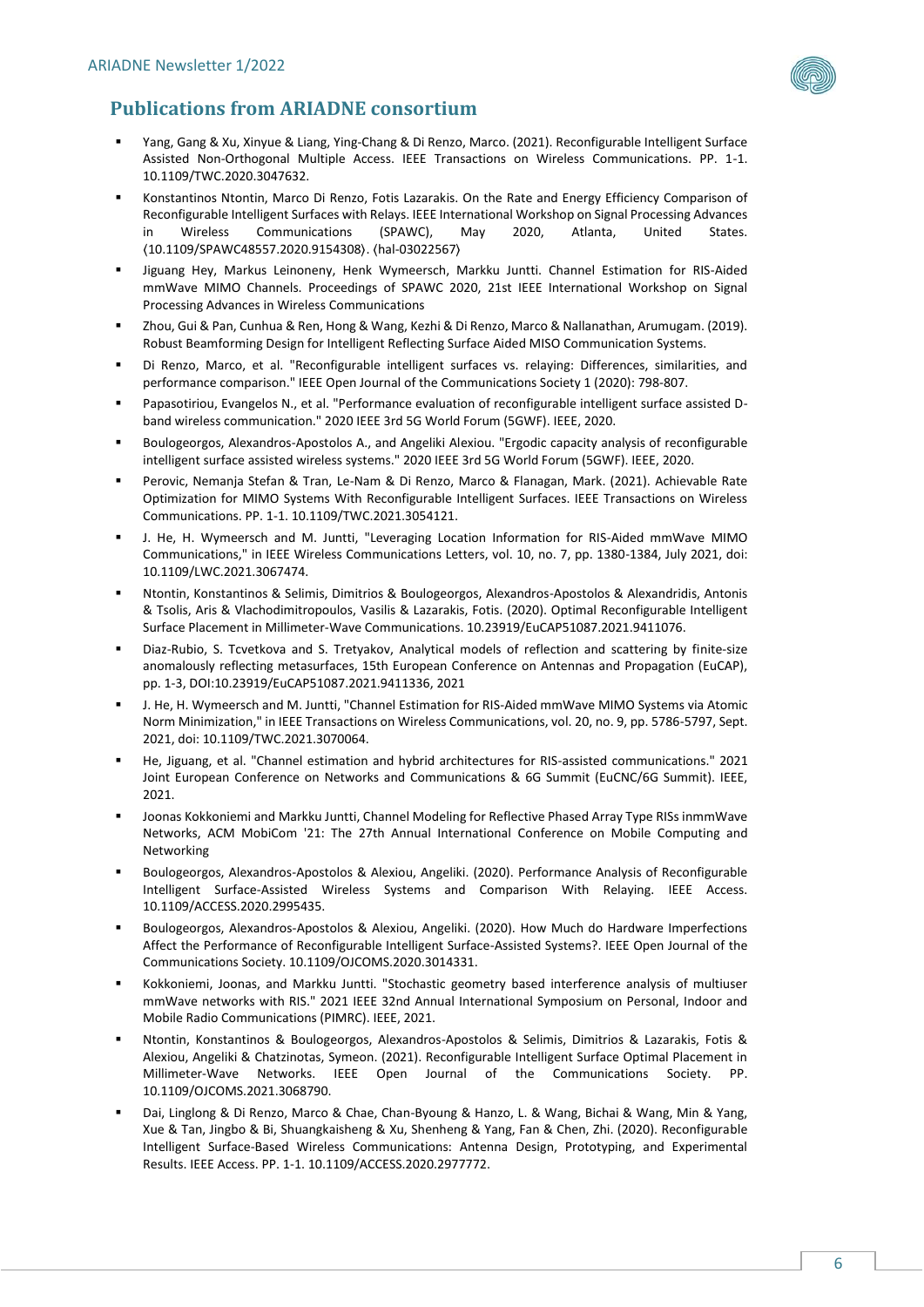

- Xu, Peng & Chen, Gaojie & Pan, Gaofeng & Di Renzo, Marco. (2020). Ergodic Secrecy Rate of RIS-Assisted Communication Systems in the Presence of Discrete Phase Shifts and Multiple Eavesdroppers. IEEE Wireless Communications Letters. PP. 1-1. 10.1109/LWC.2020.3044178.
- Yang, Liang & Meng, Fanxu & Zhang, Jiayi & Hasna, M.O. & Renzo, Marco. (2020). On the Performance of RIS-Assisted Dual-Hop UAV Communication Systems. IEEE Transactions on Vehicular Technology. PP. 1-1. 10.1109/TVT.2020.3004598.
- Di Renzo, Marco & Zappone, Alessio & Debbah, mérouane & Alouini, Mohamed-Slim & Yuen, Chau & Rosny, Julien & Tretyakov, Sergei. (2020). Smart Radio Environments Empowered by Reconfigurable Intelligent Surfaces: How it Works, State of Research, and Road Ahead. IEEE Journal on Selected Areas in Communications. PP. 1-1. 10.1109/JSAC.2020.3007211.
- Le, Tuan & Chien, Trinh & Renzo, Marco. (2020). Robust Probabilistic-Constrained Optimization for IRS-Aided MISO Communication Systems. IEEE Wireless Communications Letters. PP. 1-1. 10.1109/LWC.2020.3016592.
- Karasik, Roy & Simeone, Osvaldo & Di Renzo, Marco & Shamai, Shlomo. (2019). Beyond Max-SNR: Joint Encoding for Reconfigurable Intelligent Surfaces.
- Zappone, Alessio & Di Renzo, Marco & Shams, Farshad & Qian, Xuewen & Debbah, mérouane. (2020). Overhead-Aware Design of Reconfigurable Intelligent Surfaces in Smart Radio Environments.
- Gacanin, Haris & Di Renzo, Marco. (2020). Wireless 2.0: Towards an Intelligent Radio Environment Empowered by Reconfigurable Meta-Surfaces and Artificial Intelligence.
- Qian, Xuewen & Renzo, M. & Liu, J. & Kammoun, A. & Alouini, M.-S. (2020). Beamforming Through Reconfigurable Intelligent Surfaces in Single-User MIMO Systems: SNR Distribution and Scaling Laws in the Presence of Channel Fading and Phase Noise. IEEE Wireless Communications Letters. PP. 1-1. 10.1109/LWC.2020.3021058.
- Lin, Shaoe & Zheng, Beixiong & Alexandropoulos, George & Wen, Miaowen & Di Renzo, Marco & Chen, Fangjiong. (2020). Reconfigurable Intelligent Surfaces With Reflection Pattern Modulation: Beamforming Design and Performance Analysis. IEEE Transactions on Wireless Communications. PP. 1-1. 10.1109/TWC.2020.3028198.
- Lin, Shaoe & Zheng, Beixiong & Alexandropoulos, George & Wen, Miaowen & Di Renzo, Marco & Chen, Fangjiong. (2020). Reconfigurable Intelligent Surfaces With Reflection Pattern Modulation: Beamforming Design and Performance Analysis. IEEE Transactions on Wireless Communications. PP. 1-1. 10.1109/TWC.2020.3028198.
- Xu, Peng & Chen, Gaojie & Yang, Zheng & Di Renzo, Marco. (2020). Reconfigurable Intelligent Surfaces-Assisted Communications With Discrete Phase Shifts: How Many Quantization Levels Are Required to Achieve Full Diversity?. IEEE Wireless Communications Letters. PP. 1-1. 10.1109/LWC.2020.3031084.
- Zappone, Alessio & Di Renzo, Marco & Xi, Xiaojun & Debbah, mérouane. (2020). On The Optimal Number of Reflecting Elements for Reconfigurable Intelligent Surfaces. IEEE Wireless Communications Letters. PP. 1-1. 10.1109/LWC.2020.3034686.
- Dharmawansa, Prathapasinghe & Atapattu, Saman & Di Renzo, Marco. (2020). Performance Analysis of a Two–Tile Reconfigurable Intelligent Surface Assisted 2×2 MIMO System. IEEE Wireless Communications Letters. PP. 1-1. 10.1109/LWC.2020.3035661.
- Tang, Wankai & Chen, Mingzheng & Chen, Xiangyu & Dai, Jun Yan & Han, Yu & Di Renzo, Marco & Zeng, Yong & Jin, Shi & Cheng, Qiang & Cui, Tie. (2020). Wireless Communications With Reconfigurable Intelligent Surface: Path Loss Modeling and Experimental Measurement. IEEE Transactions on Wireless Communications. PP. 1-1. 10.1109/TWC.2020.3024887.
- Zhou, Gui & Pan, Cunhua & Ren, Hong & Wang, Kezhi & Elkashlan, Maged & Di Renzo, Marco. (2021). Stochastic Learning-Based Robust Beamforming Design for RIS-Aided Millimeter-Wave Systems in the Presence of Random Blockages. IEEE Transactions on Vehicular Technology. PP. 1-1. 10.1109/TVT.2021.3049257.
- Gradoni, Gabriele & Di Renzo, Marco. (2021). End-to-End Mutual Coupling Aware Communication Model for Reconfigurable Intelligent Surfaces: An Electromagnetic-Compliant Approach Based on Mutual Impedances. IEEE Wireless Communications Letters. PP. 1-1. 10.1109/LWC.2021.3050826.
- Peng, Zhangjie & Li, Tianshu & Pan, Cunhua & Ren, Hong & Xu, Wei & Di Renzo, Marco. (2020). Analysis and Optimization for IRS-Aided Multi-pair Communications Relying on Statistical CSI.
- Yang, Bo & Cao, Xuelin & Chongwen, Huang & Yuen, Chau & Qian, Lijun & Di Renzo, Marco. (2021). Intelligent Spectrum Learning for Wireless Networks With Reconfigurable Intelligent Surfaces. IEEE Transactions on Vehicular Technology. PP. 1-1. 10.1109/TVT.2021.3064042.